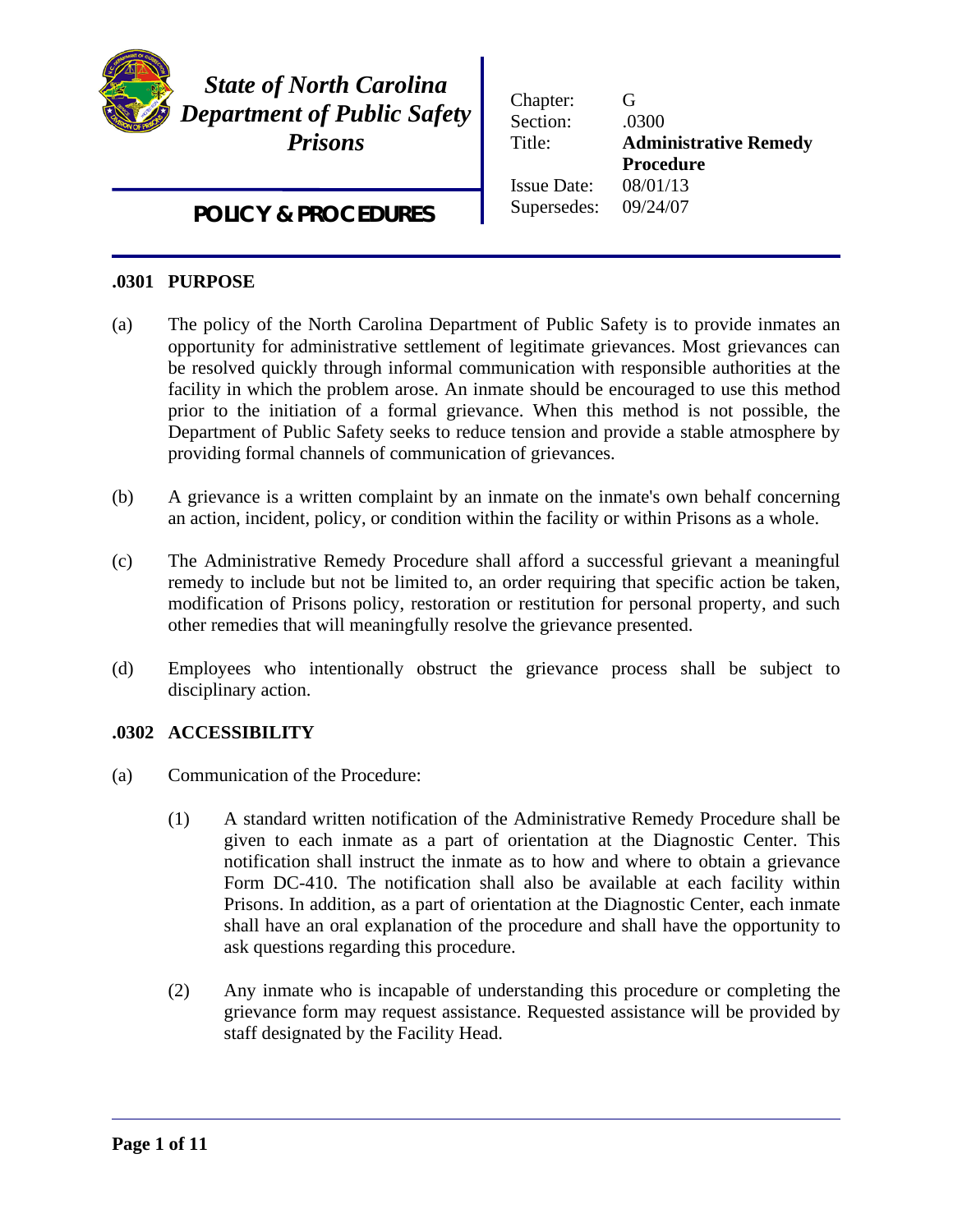- (3) Inmates may obtain assistance in completing their grievances from other inmates where classification and housing assignments permit.
- (4) Third parties, including fellow inmates, staff members, family members, attorneys, and outside advocates shall be permitted to assist inmates in submitting a grievance relating to allegations of sexual abuse and shall be permitted to submit such a grievance on behalf of an inmate. If a third party submits a grievance on behalf of an inmate, the facility may require, as a condition of processing the grievance, that the alleged victim agree to have the grievance submitted on his or her behalf and also may require the alleged victim personally to pursue any subsequent steps in the grievance process. If the inmate declines to have the grievance processed on his or her behalf, the facility shall document the inmate's decision.
	- (A) If the inmate declines to have the grievance processed on his or her behalf, the facility shall document the inmate's decision.
- (b) Availability of the Procedure:
	- (1) A copy of the Administrative Remedy Procedure shall be readily available to all inmates and staff for their information and reviews It shall be posted in conspicuous locations throughout the facility and shall be kept current in all libraries.
	- (2) The procedure shall be available to all inmates, regardless of any disciplinary, classification or other administrative decisions affecting the inmate.

## **.0303 REPRISALS**

(a) No reprisals shall be taken against any inmate or staff member for a good faith use of or participation in the grievance procedure. The prohibition against reprisals should not be construed to prohibit discipline of inmates who do not use the system in good faith, in accordance with Section .0306 (c)(5) herein.

False Reporting: Inmates will be held accountable for knowingly making false reports of unfounded incidents of sexual abuse against staff or another inmate. If it is clearly established that a false accusation has been made, the inmate may be subject to disciplinary action.

- (b) If an inmate believes that a reprisal has occurred, a grievance describing the reprisal action may be submitted or the inmate may submit written comments to the Secretary of Public Safety.
- (c) If a staff member believes that a reprisal has occurred as a result of the employee's participation in or assistance with the grievance procedure, a written complaint stating the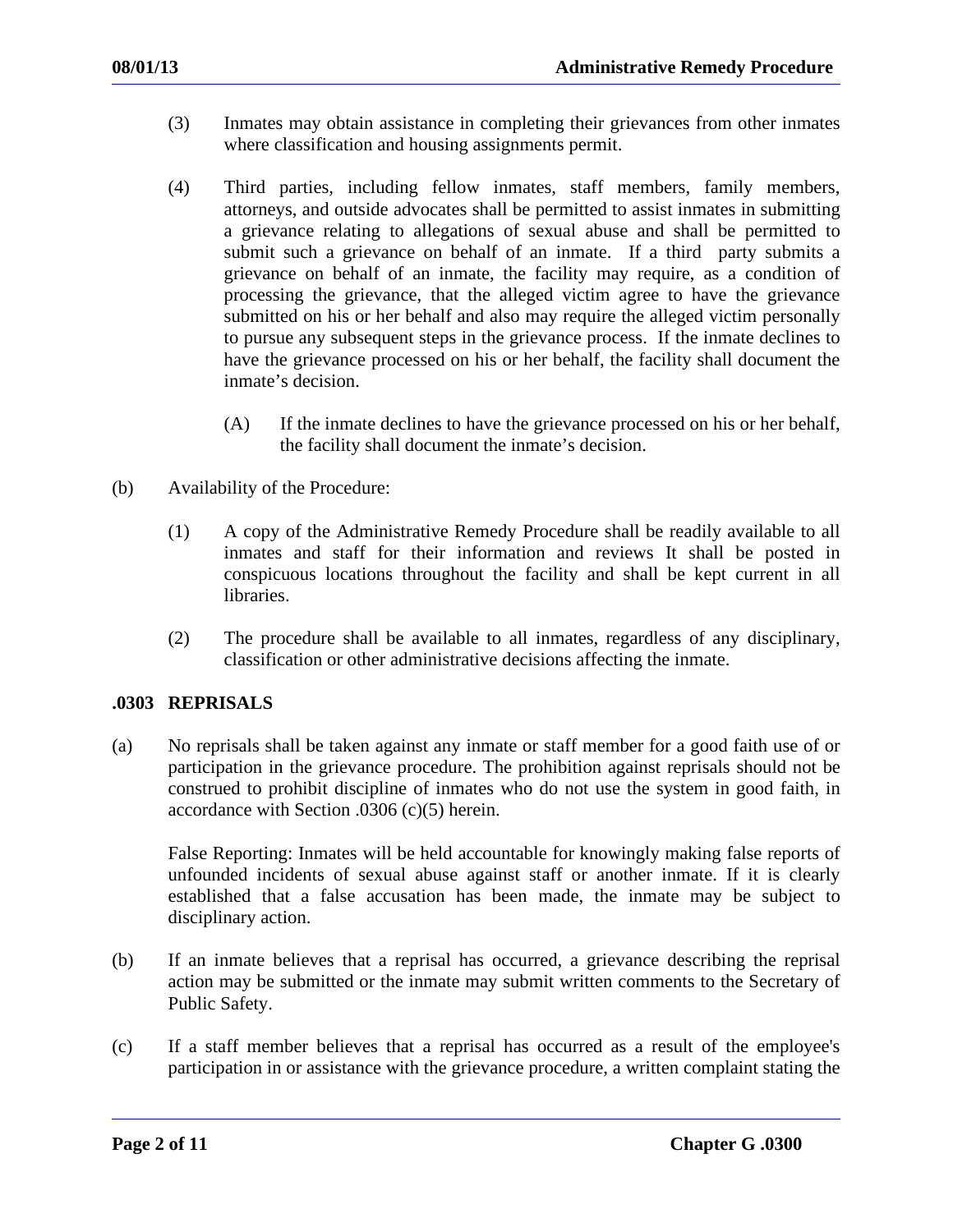nature of the reprisal taken against the employee may be filed with the chain of command.

### **.0304 SUBMISSION OF GRIEVANCES**

- (a) Any inmate in the custody of the Department of Public Safety may submit a written grievance on Form DC-410.
- (b) An inmate may submit a new grievance after a pending grievance has completed Step 2 review or has been resolved.
- (c) If more than one inmate submits a grievance concerning the application of general policies or practices, or acts arising out of the same incident, these grievances will be processed as a group. Each grievance shall be logged in individually; however, the same response will be provided to each grievant.
- (d) If a grievance complains about sexual abuse or harassment of an inmate(s), immediate notification shall be made to the Department of Public Safety's PREA office.
- (e) Grievances of an emergency nature will be handled in accordance with Section .0308 herein.

#### **.0305 SCREENING OFFICER**

Facility Heads will appoint one or more screening officers to review grievances and decide whether they should be accepted or rejected under the criteria set forth in Sections .0304 and .0306 herein. Facility Heads may designate screening officers or screen grievances themselves. The appointment of fair and knowledgeable screening officers will insure compliance with the grievance procedure and facilitate mediation of grievances at the facility level. No employee who appears to be involved in a grievance shall participate in any capacity in the resolution process, except as a witness where necessary. In addition, no employee who appears to be involved in an inmate sexual abuse or harassment allegation shall accept a grievance which suggests such personal involvement or shall participate in any capacity in the response to the grievance.

#### .**0306 REJECTION OF GRIEVANCES**

- (a) No inmate grievance alleging sexual abuse or harassment shall be rejected.
- (b) With the exception of inmate sexual abuse or harassment grievances, any grievance submitted shall be rejected at any level if it:
	- (1) Seeks to challenge matters already decided by a State or Federal court;
	- (2) Challenges a Parole Commission decision;
	- (3) Challenges a disciplinary action; or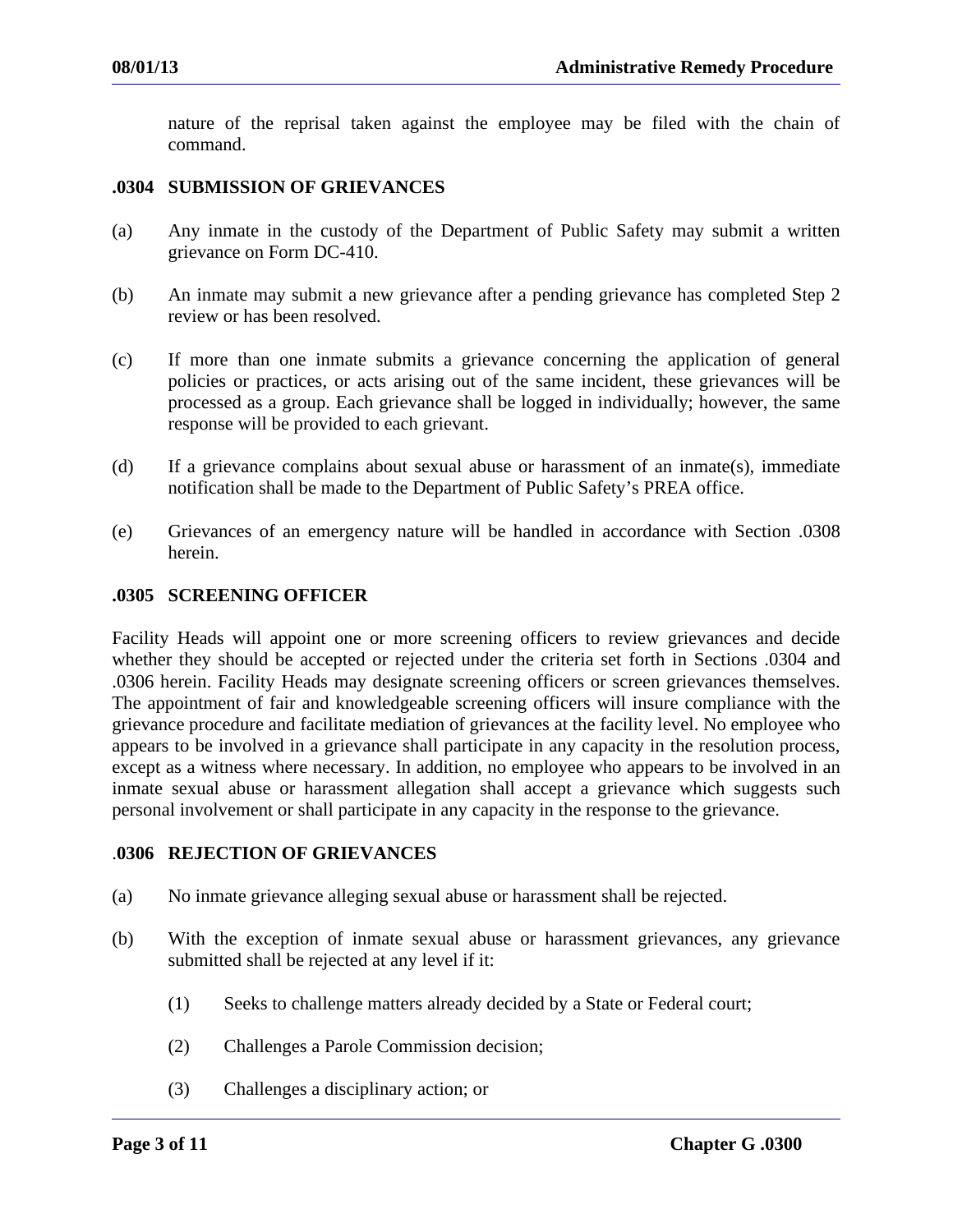- (4) Challenges matters beyond the control of the Department.
- (c) In accordance with Section .0310, a grievance may be rejected at any level if:
	- (1) The grievance concerns an action not yet taken or a decision which has not been made.
	- (2) There has been a time lapse of more than ninety (90) days between the alleged event and submission of the grievance. Under Subsection .0306 herein above, this does NOT apply to a grievance alleging sexual abuse or harassment.
	- (3) The inmate has requested a remedy for another inmate**,** except in case of an allegation of sexual abuse or harassment.
	- (4) The inmate has requested a remedy for more than one incident (see Section .0304).
	- (5) The inmate's grievance directs toward any person language that is generally considered profane, vulgar, abusive, contemptuous, or threatening. Inmates who violate this rule may be subject to disciplinary action. The grievance may be resubmitted for processing after objectionable language has been eliminated.
	- (6) Rules and procedures established herein have not been followed.

## **.0307 TIME LIMITS**

- (a) From filing to final disposition, all grievances shall be processed within ninety (90) days. For purpose of counting days under the grievance procedure, all references to days shall be interpreted to mean calendar days. The 90 day period commences the day after the grievance has been accepted.
- (b) Within three days after submission of the grievance, the inmate who submits the grievance will be notified of acceptance or rejection in writing upon the appropriate form.
- (c) If, at any step of the procedure, a response is not made within the prescribed time limits, the grievance will be forwarded to the next step for review.
- (d) At each procedural level or step an appeal shall be requested within twenty-four (24) hours of receipt of written denial or the right to appeal shall be waived. The person to whom the appeal is directed has the discretion to accept a late appeal in the event of extenuating circumstances. The twenty-four hours shall be counted as day one of the next level in the appeal process.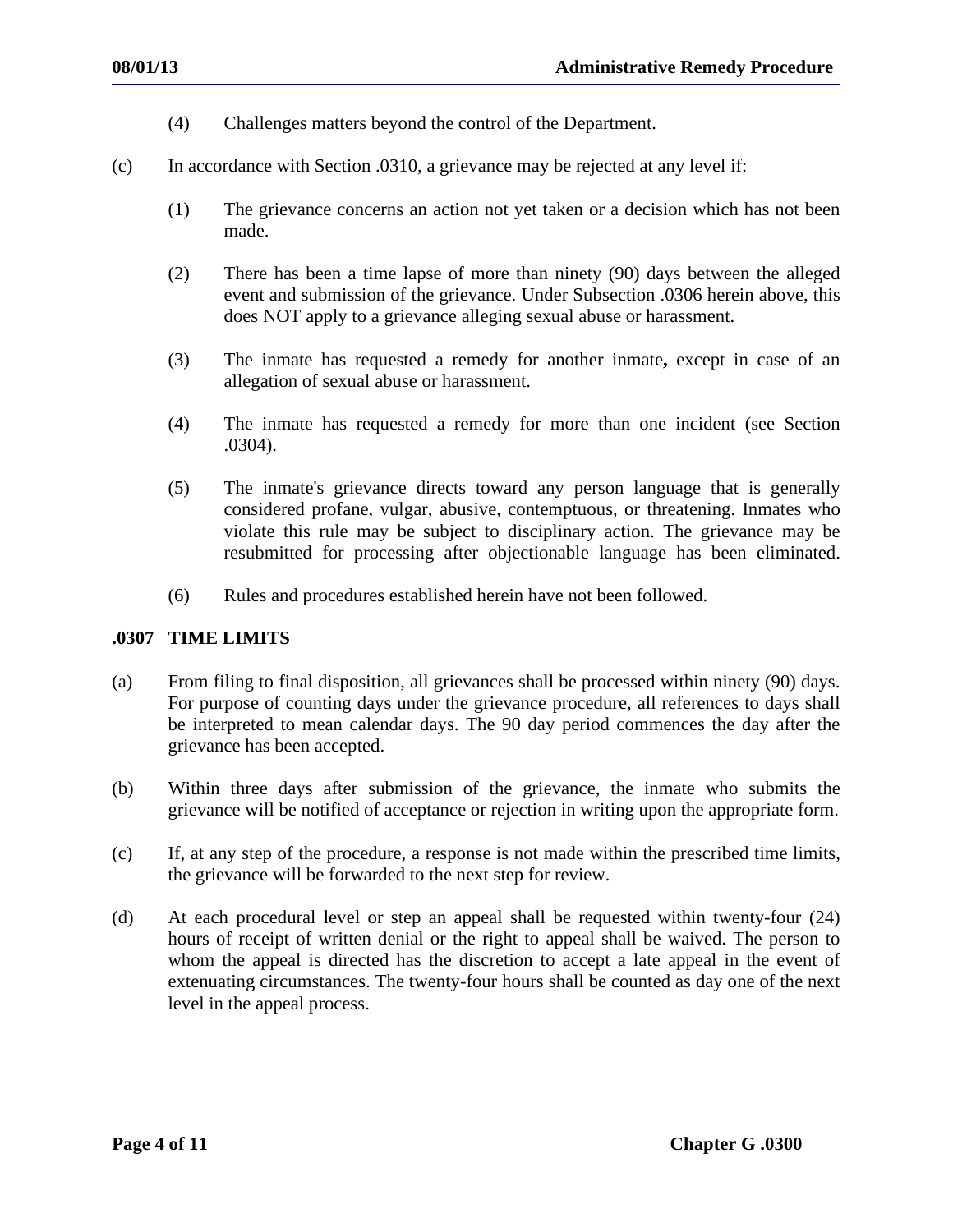- (e) Persons responsible for transmitting grievances shall utilize the quickest means of transmittal available. The postal service and the state courier shall be used in appropriate cases.
- (f) At each step of grievance review (see Section .0310), the time limits are as follows:
	- (1) At Step 1, formal written response to the inmate shall be made within fifteen (15) days from the date of acceptance of the grievance.
		- (A) For inmate sexual abuse or harassment grievances, the following response shall be provided: Your grievance has been identified as an allegation of inmate sexual abuse or harassment. Your grievance has been forwarded to the Facility Head for appropriate action according to the Prison Rape Elimination Act of 2003 and the Division for Adult Correction, Prisons, Inmate Sexual Abuse and Sexual Harassment Policy, Chapter F, Section .3400.
		- (B) For grievances submitted related to "disability," "ADA," and/or "accommodation," the response process should indicate in writing that the inmate was given a Form DC-746, Inmate Request for Accommodation. This includes any grievance that may be rejected because the inmate has requested a remedy for more than one event. Notice of rejection shall not be returned to the inmate unless the form also states that the inmate was provided with a DC-746.
	- (2) At Step 2, formal written response to the inmate shall be made within twenty (20) days from the date of request for Step 2 review.
	- (3) At Step 3, the Inmate Grievance Examiner (IGE) shall forward the decision to the Secretary of Public Safety within twenty (20) days from the date of the inmate's appeal. Within twenty days from the date of transmittal of the DC-410 from the IGE, the Director of Prisons shall forward a written response to the Secretary of Public Safety.
	- (4) The final decision of the Secretary of Public Safety must be delivered to the inmate within thirty (30) days of the transmittal of the decision from the IGE.
	- (5) If at any level of the administrative remedy process, including the final level, the inmate does not receive a response within the time provided for reply, including any properly noticed extension, the absence of a response shall be a denial at that level which the inmate may appeal, but the 24 hours time limit to request an appeal does not begin until the inmate receives a written denial.
	- (6) Prisons may grant an extension of time to respond for up to 70 days, if the normal time period for response is insufficient to make an appropriate decision. The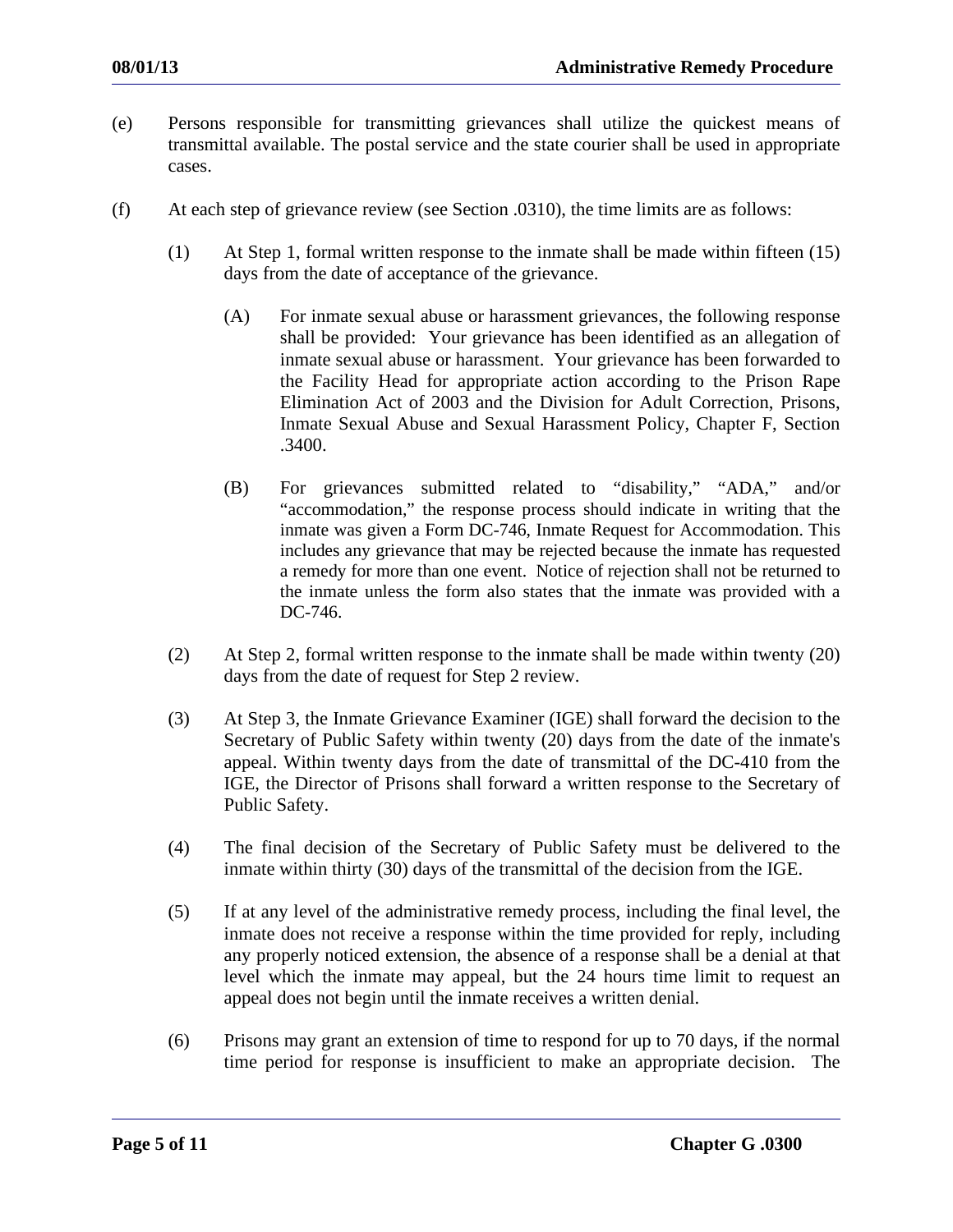agency shall notify the inmate in writing of any such extension and provide a date by which a decision will be made.

(g) Nothing in this Section shall waive or in any way restrict the right or ability of the Division of Adult Correction or Department of Public Safety to assert a statute of limitations defense in a lawsuit brought by an inmate.

### **.0308 EMERGENCY GRIEVANCES**

- (a) Emergency grievances shall be defined as matters which present a substantial risk of physical injury or other serious and irreparable harm to the grievant if regular time limits are followed. Emergency grievances shall be forwarded immediately, without substantive review, to the Facility Head, or to the level at which corrective action can be taken.
- (b) Any inmate who is in need of urgent medical care may present himself to a member of the medical or custodial staff, who shall handle the matter according to emergency health care procedures set out in the Health Care Manual. If an inmate fears for his personal safety, he may contact the officer-in-charge or any other custodial official. Any request for protective custody will be handled in accordance with Prisons policy.
- (c) Matters relating to administrative transfers, time computations, disputes, and family illness or death are not to be treated as emergencies for purposes of this procedure, but shall be handled expeditiously and compassionately by the Facility Head or designee where appropriate.
- (d) For emergency situations other than medical or protective custody, an inmate may submit the grievance directly to the screening officer or the officer-in-charge, who shall forward the grievance to the level at which corrective action may be taken. The request shall be handled as expeditiously as possible, and shall be reviewed by the appropriate Region Director.
- (e) If an emergency grievance alleges an inmate is subject to a substantial risk for imminent sexual abuse, the facility shall:
	- (1) immediately forward the grievance (or any portion thereof that alleges such substantial risk) to a level of review at which immediate corrective action can be taken,
	- (2) provide an initial response with 48 hours, and
	- (3) issue a final agency decision with 5 calendar days.

The initial response and final agency decision shall document the agency's determination that the inmate is at substantial risk of imminent sexual abuse about and the action taken in response to the emergency grievance.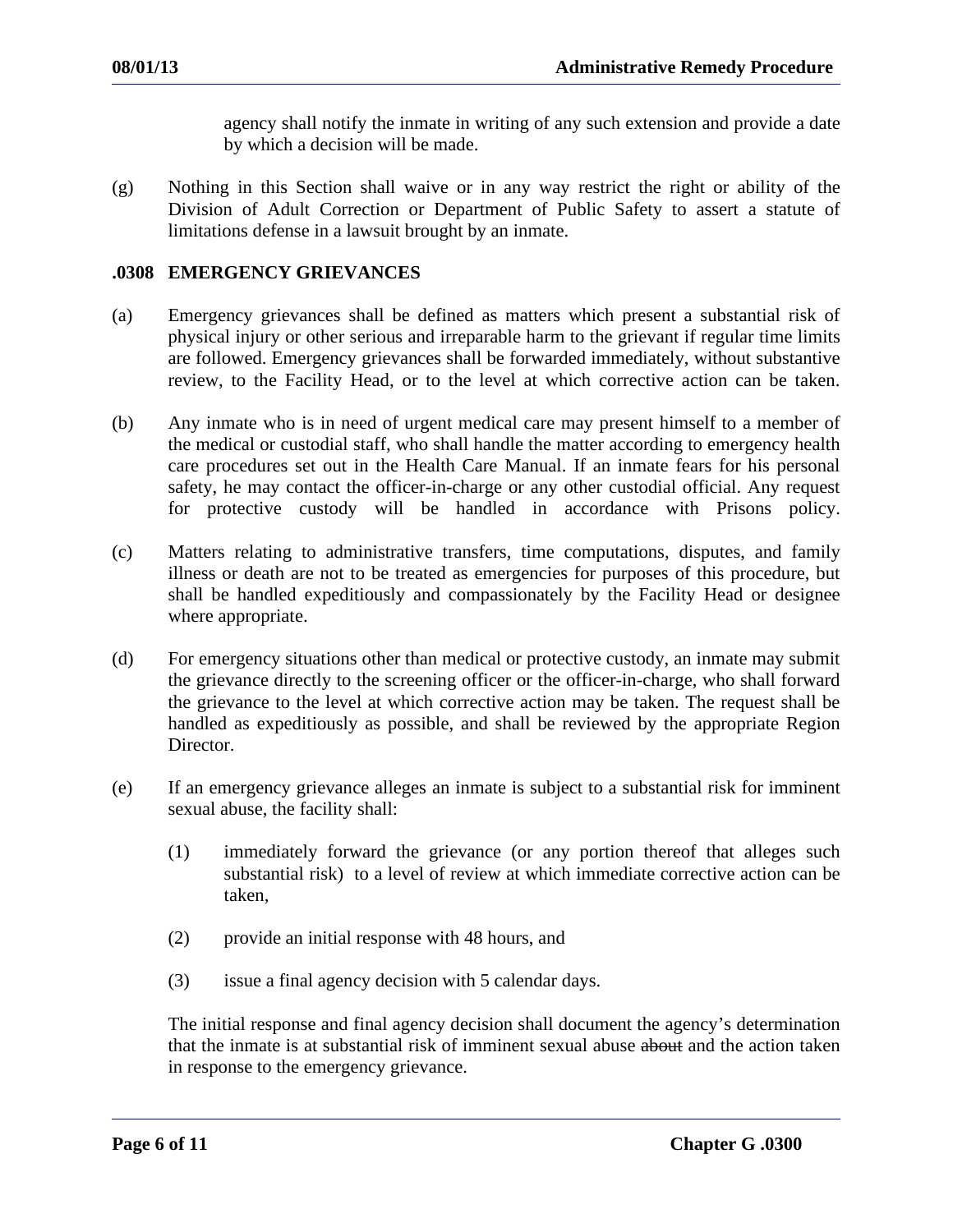## **.0309 CONFIDENTIAL GRIEVANCES**

If an inmate believes that a grievance is a confidential nature, his grievance may be submitted directly with the Director of Prisons and mailed as legal mail. The inmate must clearly explain the nature of the complaint and the reasons for not following the regular grievance procedure. If the Director determines that the grievance is not of a confidential nature, the grievance shall be returned to the inmate with instructions to submit it in accordance with the procedure set forth in Section .0310. If the Director determines that the grievance is in fact confidential in nature**,** the Director shall order any necessary investigation. If the investigation indicates action should be taken, the Director shall cause the appropriate action to be taken to resolve the grievance.

## **.0310 GRIEVANCE REVIEW PROCEDURE**

- (a) Step 1 Review.
	- (1) Any aggrieved inmate may submit a written grievance on Form DC-410.
	- (2) Upon completion of the form, the inmate may submit it to the Facility Head, designated screening officer, or any other staff member. Grievances may be transmitted by mail or hand delivery.
	- (3) An inmate who seeks to submit a grievance on general policies or practices may solicit comments on the matter from other inmates. Such solicitation for inmate comment will be permitted provided it does not interfere with the security and orderly operation of the facility. Such comments must be submitted with the grievance when it is submitted.
	- (4) The screening officer shall review the grievance and decide whether it should be accepted, rejected, or returned under the criteria set forth in this policy. This screening shall be completed within three (3) days of the submitting the grievance. NOTE: If the grievance is related to inmate sexual abuse or harassment, move forward to Step 2 review.
	- (5) If the screening officer determines that the complaint can be considered under the procedure, the officer may forward it to the staff member whom the officer believes can best provide information or relief. No employee who appears to be involved in an inmate sexual abuse or harassment allegation shall participate in any capacity in to the response. The staff member will prepare a written response along with supporting documentation if any. The response will be returned to the screening officer. The screening officer or designated staff member will meet with the inmate to explain the response and attempt to resolve the grievance. After the screening officer meets with the inmate, the officer shall report to the Facility Head or designee. The Facility Head or designee will complete the formal response to the inmate within fifteen (15) days from the date of acceptance of the grievance.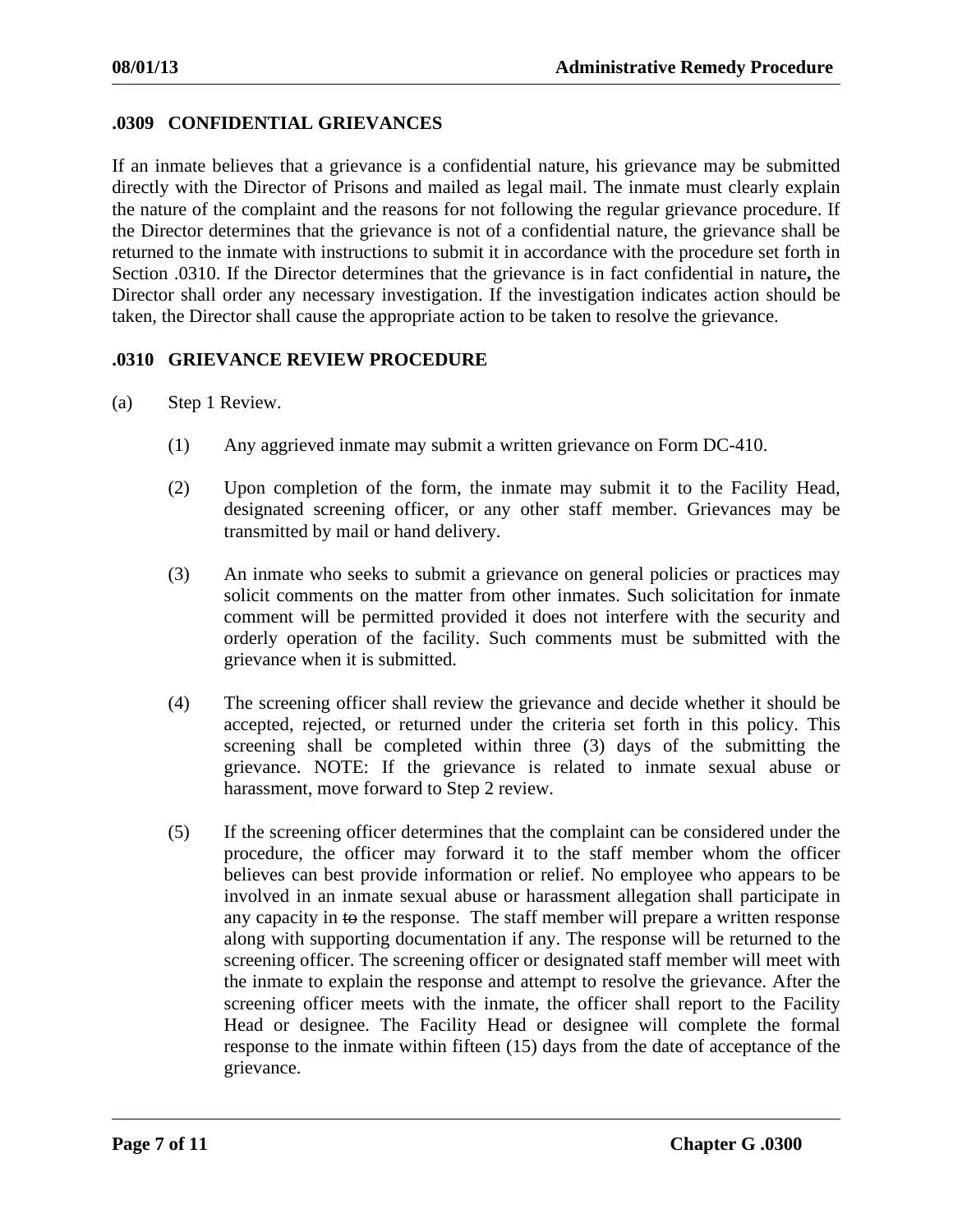- (6) If the inmate submits a grievance in violation of Section .0304(b), the screening officer may return the grievance to the inmate with written notification on the DC-410 that it may be resubmitted when the current grievance in process completes Step 2.
- (7) If the screening officer rejects the grievance under Section .0306, the inmate will be informed of the rejection reason in writing on the DC-410. A copy of all rejected grievances will be reviewed, initialed, and retained by the Facility Head. The Facility Head may determine that the grievance should be accepted. If so, the inmate will be notified in writing and provided the opportunity to resubmit the grievance on a new DC-410, in accordance with Section .0310. If the inmate declines this opportunity, this fact shall be noted on the Facility Head's retained copy of the original rejected DC-410.
- (b) Step 2 Review
	- (1) If the inmate is not satisfied with the Step 1 decision he or she may request relief from the Facility Head. This appeal must be made in writing on form DC-410 within twenty-four (24) hours of notification of the Step 1 decision and submitted to the Facility Head, designee, or screening officer upon notification and explanation of the decision reached at Step 1. The completed Form DC-410 shall be submitted to the Facility Head.
	- (2) The Facility Head may investigate the grievance or may assign a staff member to investigate it. If an investigator is assigned, the investigator shall accumulate records gathered at Step 1 and complete the investigation within fifteen (15) days after assignment by the Facility Head. The investigator, if one is used, shall submit the findings in writing with relevant records to the Facility Head. NOTE: All inmate sexual abuse or harassment related grievances must be investigated ion by a specially trained PREA investigator. Investigation must be completed within thirty (30) days.
	- (3) After completing the investigation or after receiving the report of the investigator, the Facility Head shall complete Form DC-410 indicating the decision and reasons for the decision. All relevant records gathered at Step 1 and Step 2 shall be maintained and filed. The Facility Head shall complete the written response and assure that it is delivered to the inmate within twenty (20) days from the date of request for Step 2 review. The Facility Head may explain the decision to the inmate in an attempt to resolve the grievance. If necessary, another appropriate person such as a screening officer or the Facility Head, may be designated to perform this function.
	- (4) If the grievance complains of action or inaction by the Facility Head, the grievance will be forwarded to the Region Director for completion of the Step 2 review.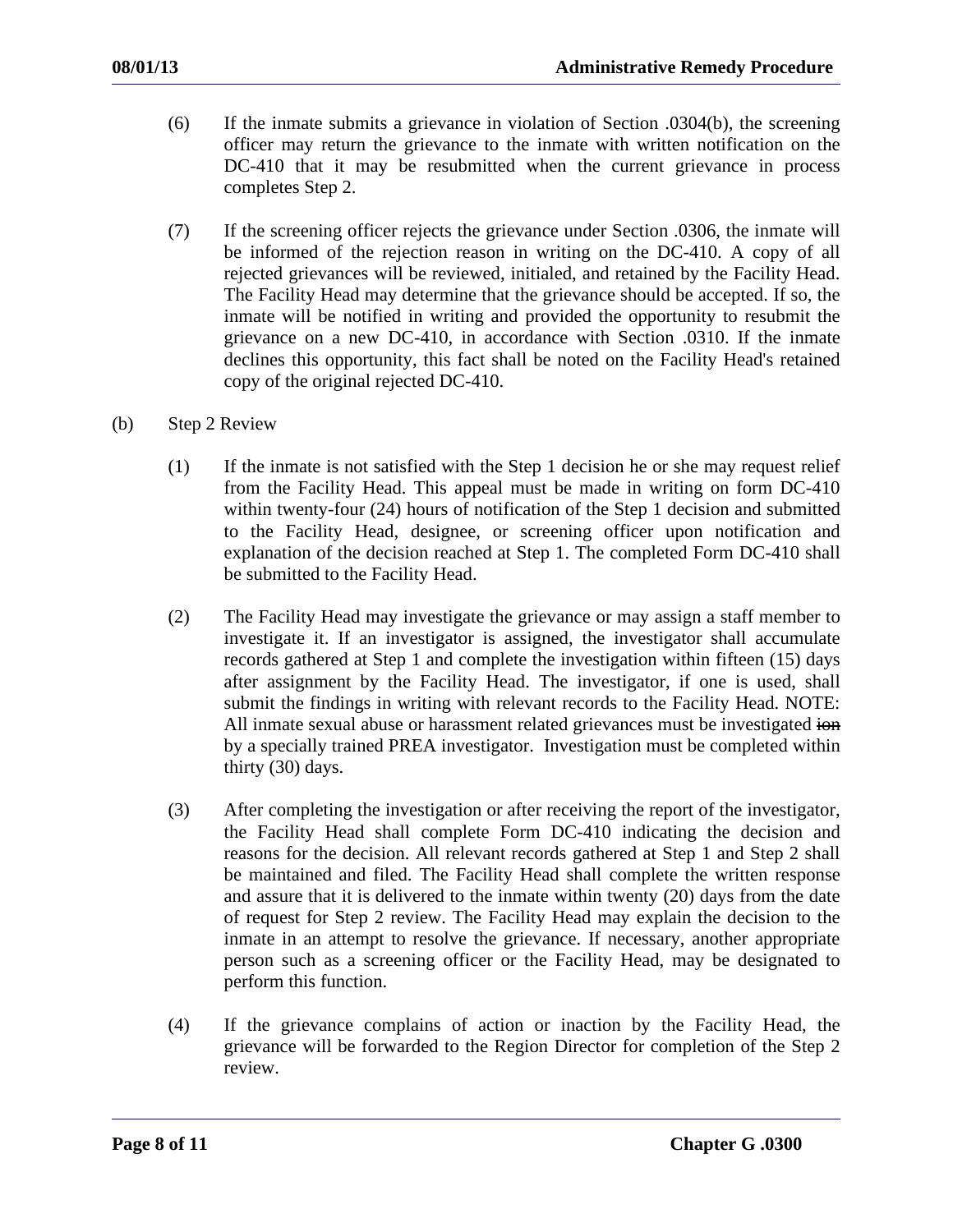- (c) Step 3 Review.
	- (1) If the inmate is not satisfied with the Step 2 decision he or she may appeal to the Secretary of Public Safety through the Inmate Grievance Examiner (IGE). This appeal must be made in writing on form DC-410 within twenty-four (24) hours of notification of the Step 2 decision. If the inmate appeals, the facility screening officer shall immediately forward the completed Form DC-410 to the Executive Director of the Grievance Resolution Board by U.S. Postal Service mail.
	- (2) The Executive Director of the Grievance Resolution Board or designee will sign the form and indicate the date of receipt. The Executive Director or Inmate Grievance Examiner shall review all grievances that are assigned to them. This review shall be limited to matters brought forward in the grievance and the Department's responses.
	- (3) In reviewing a grievance, the IGE may conduct an independent investigation, but the investigation will be limited to specific issues brought forward in the grievance. The IGE may rely on any investigations already completed. In investigating the grievance, the IGE shall attempt to resolve the grievance through mediation. The IGE shall have access to inmates and staff at facilities and may review records relevant to the grievance.
	- (4) The IGE will order such relief as is appropriate or deny the grievance. The IGE shall forward any order for relief on Form DC-410 to the Secretary of Public Safety within twenty (20) days from the date of the inmate's appeal from Step 2. Simultaneously, a copy of the form DC-410 reflecting the decision shall be forwarded to the Director of Prisons.
	- (5) The Director of Prisons or designee shall review the grievance and may make comments to the Secretary of Public Safety. The Director of Prisons' comments will be forwarded to the Secretary of Public Safety within twenty (20) days from the date of transmittal of Form DC-410 from the Inmate Grievance Examiner. The Secretary of Public Safety shall review the Director of Prisons' comments and then approve the decision of the IGE or make written findings that the relief ordered is not appropriate. If it is determined that the relief ordered is not appropriate, a written explanation for the findings must be given and an alternative order for relief must be made. The Secretary of Public Safety's final decision will be delivered to the inmate by the IGE, with a copy to the Director of Prisons, within thirty (30) days of transmittal of the decision from the IGE.
	- (6) The decision by the IGE or a modification by the Secretary of Public Safety shall constitute the final step of the Administrative Remedy Procedure.
- (d) If at any step of the procedure, the inmate refuses to sign the DC-410 indicating his/her desire to appeal, the DC-410 will automatically be forwarded to the next step in the Administrative Remedy Procedure.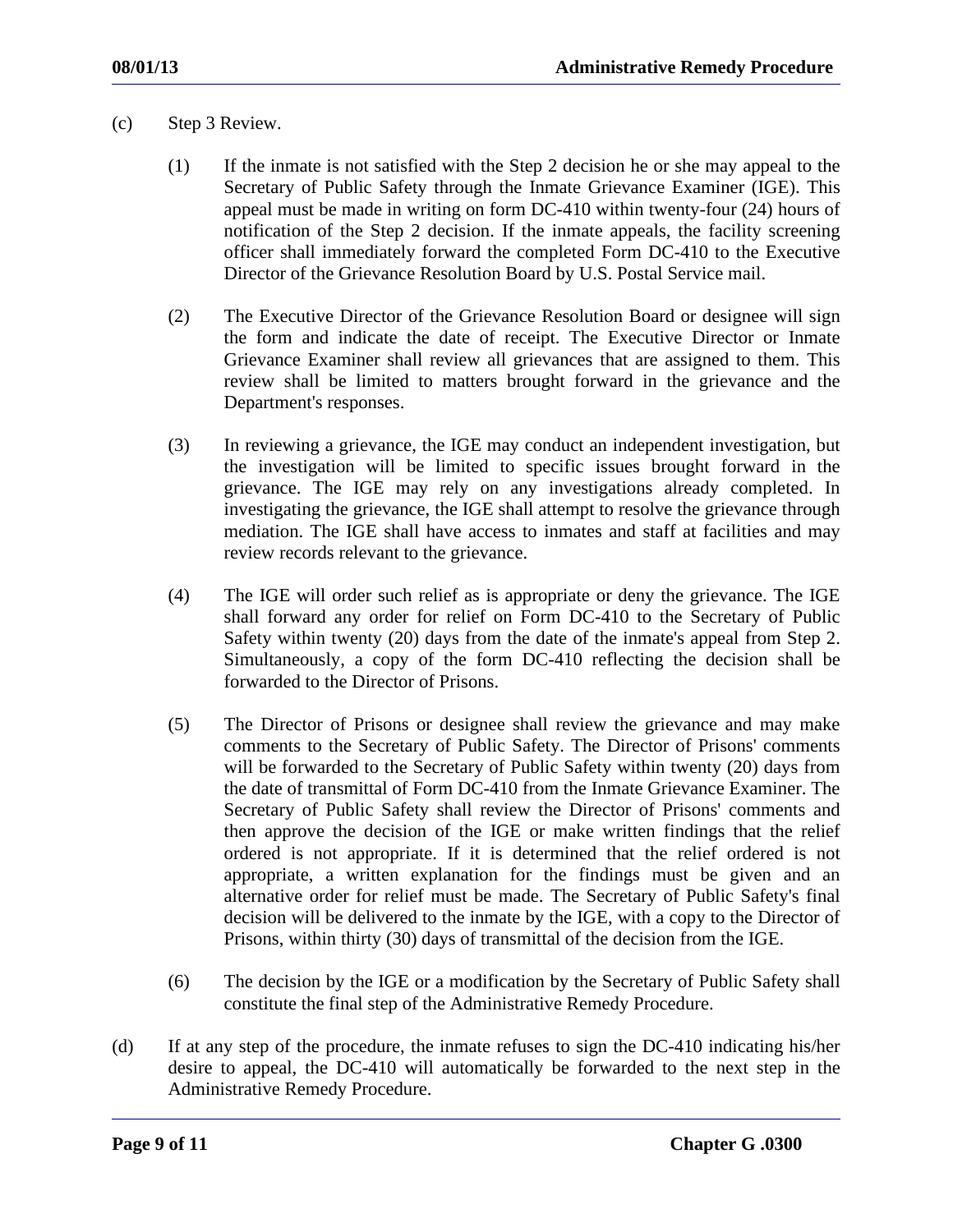## **.0311 TRANSFERS DURING GRIEVANCE PROCESS**

- (a) If an inmate who has submitted a grievance is transferred to another Prisons facility while his grievance is being considered at Step 1, the Facility Head at the sending facility will assure that Step 1 review is completed and will then forward the grievance to the Facility Head at the receiving facility for further processing.
- (b) If an inmate is transferred during the period of Step 2 review, the Facility Head at the sending facility will assure that when review is completed the grievance is immediately sent to the Facility Head at the receiving facility for further processing.
- (c) If an inmate who has submitted a grievance is no longer in the custody of Prisons or is otherwise unavailable, the reviewing authority shall complete review at the current step. Processing shall then be considered complete and the Form DC-410 will be distributed appropriately. Grievances not fully processed due to the unavailability of the inmate may be resubmitted upon the inmate's becoming available again.
- (d) If an inmate who has submitted a grievance related to sexual abuse or harassment is no longer at the facility or in custody, the investigation into the allegations shall continue as per policy.

## **.0312 RECORD MAINTENANCE AND CONFIDENTIALITY**

- (a) Records regarding the submitting and disposition of grievances shall be collected and maintained systematically by the facility. Copies of all submitted grievances shall be maintained by the facility for a minimum of five (5) years after final disposition. Summaries of grievances appealed to Step 3 shall be submitted quarterly to the Grievance Resolution Board by the Executive Director.
- (b) No copies of grievances shall be placed in an inmate's Combined Records or Facility Field jackets.
- (c) Employees of the Department of Public Safety and the Inmate Grievance Examiner who participate in the disposition of grievances shall have access to all relevant records of the Department of Public Safety.
- (d) An inmate may receive only the Step 1, 2, and 3 official responses to his or her grievance. All other prison files and records gathered to investigate and respond to an inmate grievance are confidential, may be accessed by persons described in Subsection (c) above, and will not be released to inmates or any other unauthorized persons. No authorized person under Subsection (c) may discuss any confidential information with inmates or unauthorized persons.